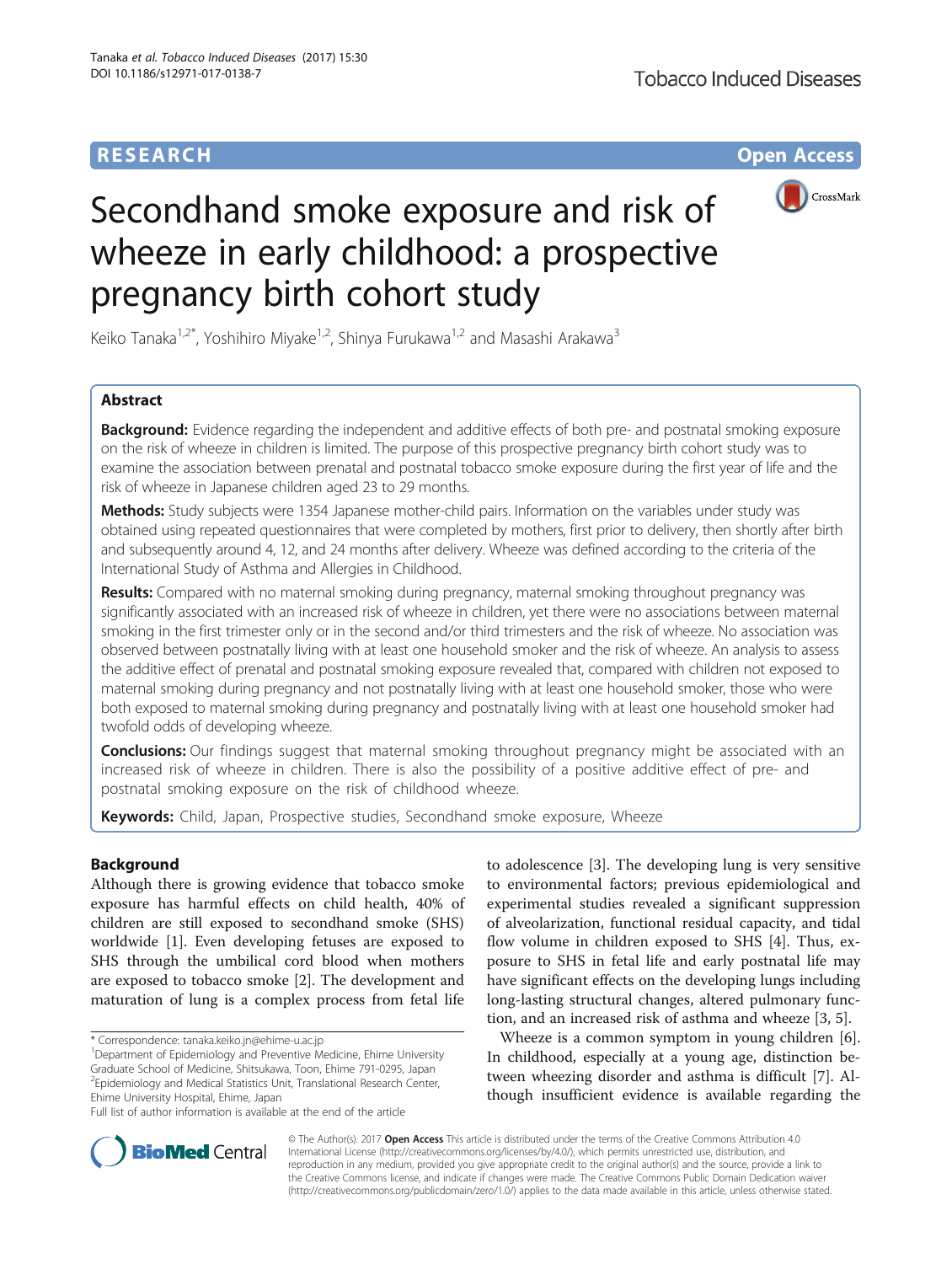long-term outcomes of wheeze in preschool children into school age, adolescence, or adulthood [[6\]](#page-5-0), early childhood wheeze may be a predictor for atopy, reduced lung function, and diminished airway responsiveness in school age [\[8](#page-5-0)], increased risk of asthma in late childhood, and subsequent respiratory disease including asthma in adulthood [\[9](#page-5-0)].

A meta-analysis of prospective studies in 2012 revealed that maternal active smoking during pregnancy increases the risk of developing wheeze in children aged 0 to 18 years [[10](#page-5-0)]. Recently, a pooled analysis of 15 European birth cohorts demonstrated that children exposed to prenatal tobacco smoking and both pre- and postnatal tobacco smoking were more likely to develop wheeze up to the age of two years compared with unexposed children [[11](#page-5-0)]. The available evidence regarding the independent and additive effects of both pre- and postnatal smoking exposure on the risk of wheeze in children is limited, however, particularly in Asian populations. Here, to assess the effects of prenatal and postnatal smoking exposure on the risk of wheeze, we investigated the effect of maternal active smoking during pregnancy and postnatal living with smokers on the development of wheeze in children, using data from fetal life to two years of age in the Kyushu Okinawa Maternal and Child Health Study (KOMCHS).

# Methods

# Study population

The KOMCHS is an ongoing prospective birth cohort study that investigates risk and preventive factors for maternal and child health problems. The background and general procedure of the KOMCHS have been described previously [[12](#page-5-0)]. In brief, the KOMCHS requested that pregnant women complete a baseline survey, which was followed by several post-natal surveys. Eligible subjects were those women who became pregnant in one of seven prefectures on Kyushu Island in southern Japan or Okinawa Prefecture between April 2007 and March 2008. At 423 obstetric hospitals in the abovementioned seven prefectures, a set of leaflets explaining the KOMCHS, an application form to participate in the study, and a self-addressed and stamped return envelope were distributed to pregnant women, insofar as this was possible. Pregnant women who intended to participate in the KOMCHS returned the application form to the data management center. In the end, a total of 1757 pregnant women between the 5th and 39th week of pregnancy gave their written fully informed consent to participate in the KOMCHS and completed the baseline survey. Of the 1757 women, 1590, 1527, 1430, and 1362 motherchild pairs participated in the second (after delivery), third (approximately four months postpartum), fourth (approximately 12 months postpartum), and fifth (approximately 24 months postpartum) surveys, respectively. Excluded were five pairs who did not participate in the fifth survey at 23 to 29 months postpartum and three pairs because of missing data on the factors under study, leaving data on 1354 pairs available for analysis. The ethics committees of the Faculty of Medicine, Fukuoka University and Ehime University Graduate School of Medicine approved the KOMCHS.

## **Measurements**

Each survey consisted of a self-administered questionnaire about lifestyle and other social conditions including smoking, eating, and medical history for mothers at the baseline survey and for mothers and children during the follow-up surveys. Participants filled out the questionnaires and then mailed them to the data management center at the time of each survey. Research technicians completed missing or illogical data by telephone interview.

The baseline survey questionnaire elicited information on region of residence, number of children, maternal and paternal education levels, household income, and maternal and paternal history of asthma, atopic eczema, and allergic rhinitis. Maternal or paternal history of asthma, atopic eczema, or allergic rhinitis was defined as positive if the respective parent had been diagnosed by a physician as having any of these allergic diseases.

The second survey included questions about the baby's sex, birth weight, and maternal active smoking during pregnancy. Maternal smoking status during pregnancy was assessed with the following questions in the first, second, and third trimesters: "Did you smoke almost every day?" (no smoking/quitting smoking/smoking). The third and fourth surveys asked about the smoking habits of the adult household members and breastfeeding duration. Postnatal smoking exposure was assessed with the following questions: "Did your child live with a smoker after the second survey?" (in the third survey) (yes/no) and "Did your child live with a smoker after the third survey?" (in the fourth survey) (yes/no). Postnatal living with at least one household smoker was defined as positive if the child had lived with at least one smoker at the third survey or at the fourth survey. Breastfeeding duration was defined as the length of the period during which infants received breast milk, regardless of exclusivity. The questionnaire in the fifth survey included question on allergic disorders. Wheeze during the previous year was defined as a positive response to the following question, based on the International Study of Asthma and Allergies in Childhood (ISAAC) criteria: 'Has your child had wheezing or whistling in the chest in the last 12 months?'

## Statistical analysis

Maternal smoking during pregnancy was classified into four categories (none, first trimester only, second and/or third trimesters but not throughout pregnancy, and throughout pregnancy), and postnatal living with at least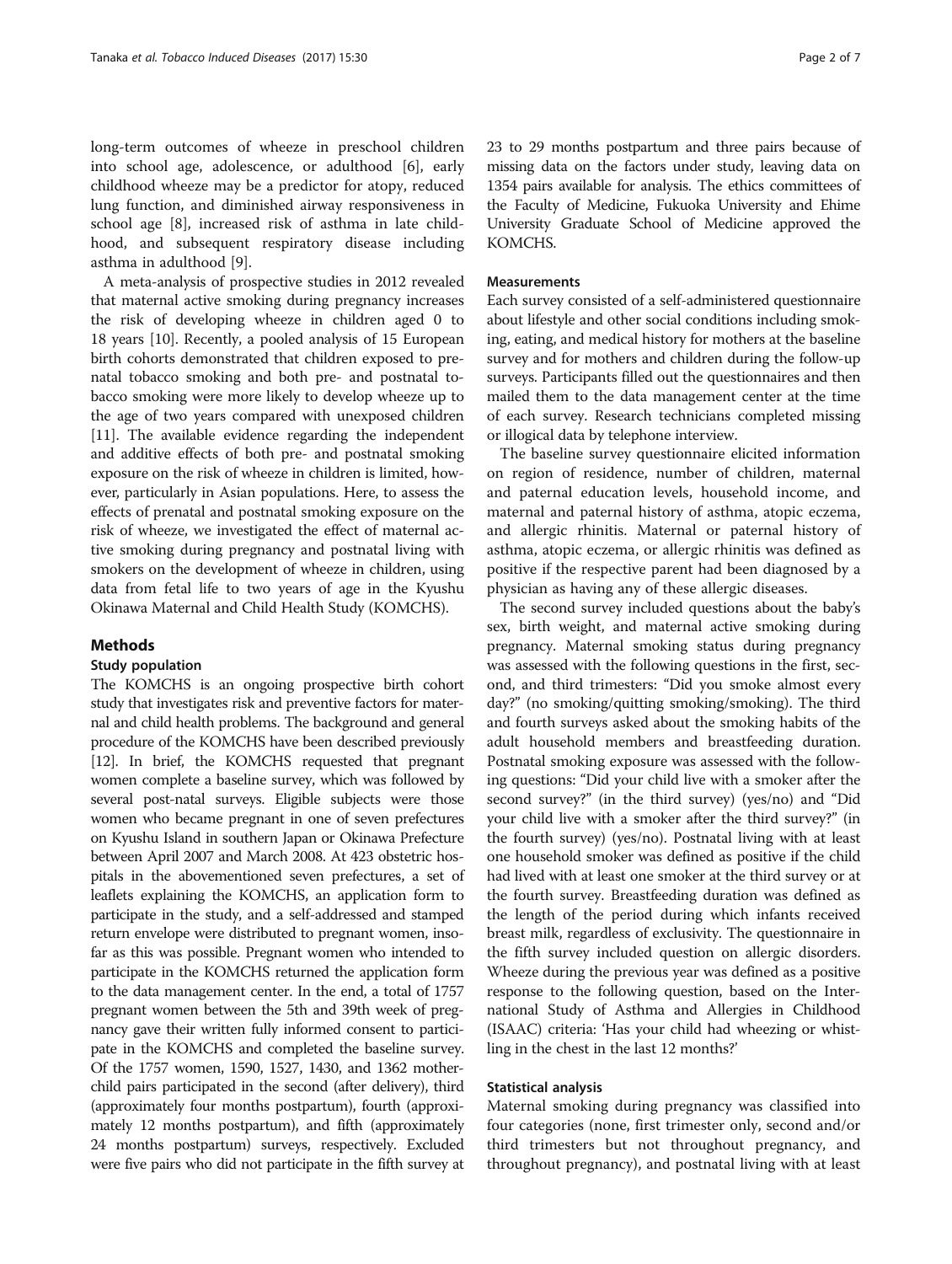one household smoker into two (yes and no). Region of residence at baseline, number of children at baseline, maternal and paternal education levels, household income, maternal and paternal history of asthma, atopic eczema, and allergic rhinitis, infant's birth weight, infant's sex, and breastfeeding duration were a priori selected as potential confounding factors.

Multiple logistic regression analysis was performed to estimate adjusted odds ratios (ORs) and 95% confidence intervals (CIs) of wheeze relative to categories of prenatal and postnatal smoking exposure. We also performed an analysis to study the additive effect of prenatal and postnatal smoking exposure. All statistical analyses were performed using the SAS software package version 9.4 (SAS Institute, Inc., Cary, NC, USA).

# Results

At 23 to 29 months of age, 373 of the 1354 children (27.6%) fulfilled the ISAAC criteria for wheeze. About 8% of children were exposed to maternal active smoking at any time during pregnancy, and 44% of children had lived postnatally with at least one household smoker during the first year of life. The characteristics of study subjects are given in Table 1. About 40% of the subjects had no siblings. The mean birth weight of our study subjects was 3002 g. Approximately 89% of the children were breastfed for six months or longer. The numbers of children whose mothers smoked during pregnancy and who postnatally lived with at least one household smoker were 111 and 601, respectively. Children with prenatal or postnatal smoking exposure are more likely to have parents with low educational levels and to live in a family with a low incomes than are those with no exposure to smoking (Additional file [1](#page-4-0): Tables S1 and S2).

Table [2](#page-3-0) shows crude and adjusted ORs and their 95% CIs for wheeze in relation to prenatal and postnatal smoking exposure. Compared with no maternal smoking during pregnancy, maternal smoking throughout pregnancy was significantly associated with an increased risk of wheeze in children; adjusted OR was 2.24 (95% CI: 1.14– 4.36). Neither maternal smoking in the first trimester only nor maternal smoking in the second and/or third trimesters but not throughout pregnancy was associated with the risk of wheeze. No association was observed between postnatally living with at least one household smoker during the first year of life and the risk of wheeze.

In an analysis of the additive effect of prenatal maternal smoking and postnatal living with at least one household smoker on wheeze, the children were classified into four mutually exclusive categories (Table [3](#page-3-0)). Compared with children not exposed to maternal smoking during pregnancy and not postnatally living with at least one household smoker, those who lived postnatally with at least one household smoker in addition to being exposed to

|  | <b>Table 1</b> Distribution of selected characteristics in 1354 parent- |  |  |  |  |
|--|-------------------------------------------------------------------------|--|--|--|--|
|  | child pairs, Kyushu Okinawa Maternal and Child Health Study, Japan      |  |  |  |  |

| Variable                                           | No. $(\%)$ or mean $\pm$ SD |
|----------------------------------------------------|-----------------------------|
| Baseline characteristics                           |                             |
| Region of residence                                |                             |
| Fukuoka Prefecture                                 | 783 (57.8)                  |
| Other than Fukuoka Prefecture in Kyushu            | 442 (32.6)                  |
| Okinawa Prefecture                                 | 129 (9.5)                   |
| No. of living children already born to same mother |                             |
| 0                                                  | 541 (40.0)                  |
| 1                                                  | 543 (40.1)                  |
| $\geq$ 2                                           | 270 (19.9)                  |
| Maternal education, years                          |                             |
| < 13                                               | 293 (21.6)                  |
| $13 - 14$                                          | 455 (33.6)                  |
| $\geq$ 15                                          | 606 (44.8)                  |
| Paternal education, years                          |                             |
| $<$ 13                                             | 409 (30.2)                  |
| $13 - 14$                                          | 198 (14.6)                  |
| $\geq 15$                                          | 747 (55.2)                  |
| Household income, yen/year                         |                             |
| < 4,000,000                                        | 454 (33.5)                  |
| $4,000,000 - 5,999,999$                            | 497 (36.7)                  |
| $\geq 6,000,000$                                   | 403 (29.8)                  |
| Maternal history of asthma                         | 179 (13.2)                  |
| Maternal history of atopic eczema                  | 246 (18.2)                  |
| Maternal history of allergic rhinitis              | 564 (41.7)                  |
| Paternal history of asthma                         | 147 (10.9)                  |
| Paternal history of atopic eczema                  | 133 (9.8)                   |
| Paternal history of allergic rhinitis              | 374 (27.6)                  |
| Characteristics at follow-up surveys               |                             |
| Male sex                                           | 646 (47.7)                  |
| Birth weight, mean $\pm$ SD, g                     | $3002.3 \pm 395.5$          |
| Breastfeeding duration, mo                         |                             |
| < 6                                                | 156 (11.5)                  |
| $\geq 6$                                           | 1198 (88.5)                 |

maternal smoking during pregnancy, regardless of the trimester in which exposure occurred, had higher odds of wheeze; adjusted OR was 2.04 (95% CI: 1.25–3.31). No association was observed between exposure to maternal smoking during pregnancy only or postnatal living with at least one household smoker only and the risk of wheeze.

# **Discussion**

In the present pregnancy birth cohort study, we found that maternal smoking throughout pregnancy, but not during the first trimester only or the second and/or third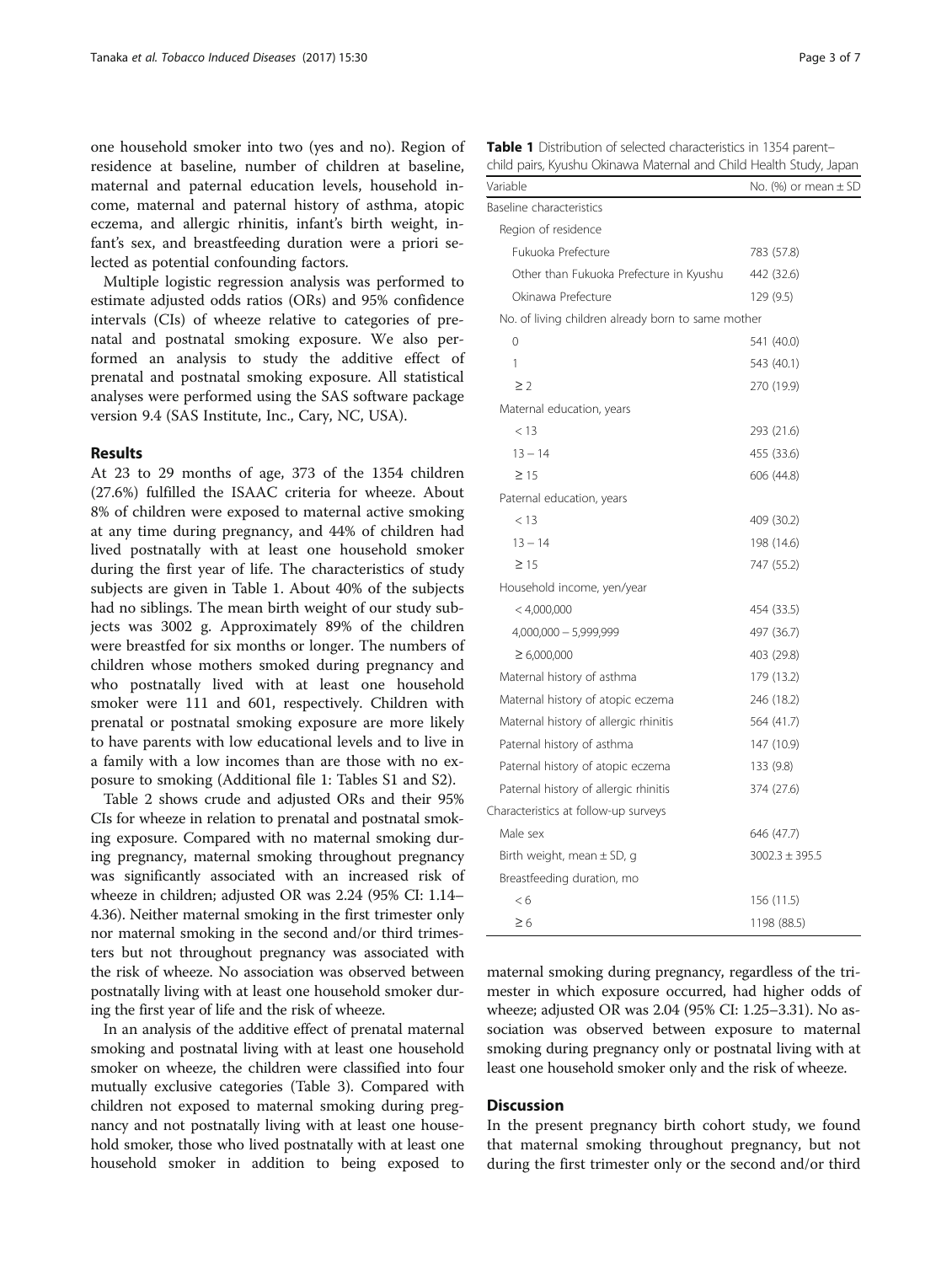|                                                     | Wheeze in a previous year |                     |                                   |  |
|-----------------------------------------------------|---------------------------|---------------------|-----------------------------------|--|
|                                                     | Risk (%)                  | Crude OR (95% CI)   | Adjusted OR <sup>a</sup> (95% CI) |  |
| Maternal smoking status                             |                           |                     |                                   |  |
| None                                                | 330/1243 (26.6%)          | 1.00                | 1.00                              |  |
| First trimester only                                | 21/60 (35.0%)             | $1.49(0.85 - 2.54)$ | $1.56(0.87 - 2.74)$               |  |
| Second and/or third trimesters but not throughout   | 3/11 (27.3%)              | $1.04(0.23 - 3.61)$ | $1.23(0.26 - 4.44)$               |  |
| Throughout                                          | 19/40 (47.5%)             | $2.50(1.32 - 4.72)$ | $2.24(1.14 - 4.36)$               |  |
| Postnatal living with at least one household smoker |                           |                     |                                   |  |
| <b>No</b>                                           | 195/753 (25.9%)           | 1.00                | 1.00                              |  |
| Yes                                                 | 178/601 (29.6%)           | $1.20(0.95 - 1.53)$ | $1.17(0.91 - 1.51)$               |  |

<span id="page-3-0"></span>Table 2 ORs and 95% CIs for wheeze according to maternal smoking during pregnancy and postnatal SHS exposure at home, Kyushu Okinawa Maternal and Child Health Study, Japan

a<br>Adjustment for region of residence at baseline, number of children at baseline, maternal and paternal education levels, household income, maternal and paternal history of asthma, atopic eczema, and allergic rhinitis, infant's birth weight, infant's sex, and breastfeeding duration

Abbreviations: CI confidence interval, OR odds ratio, SHS secondhand smoke

trimesters but not throughout, increased the risk of wheeze in children. No association was observed between postnatal living with at least one household smoker in the first year of life and wheeze development.

A population-based prospective cohort study in the Netherlands demonstrated that continued maternal smoking during pregnancy was associated with an increased risk of wheeze until age six, whereas there was no statistically significant association between maternal smoking in the first trimester only and the risk of wheeze [[13](#page-5-0), [14](#page-5-0)]. The results for prenatal smoking exposure in our study are partially consistent with those of previous studies. Most previous studies on the association between maternal smoking during pregnancy and the risk of wheeze have not been able to assess the effect of maternal smoking exposure in different stages of pregnancy. In a meta-analysis in 2012, maternal smoking during pregnancy was associated with a 70% greater risk of wheeze in children aged two and younger, although exposure in different stages of pregnancy was not taken into account [\[10\]](#page-5-0). Our results showing no association between postnatal living with at least one household smoker and the risk of wheeze are consistent with those of some previous studies that likewise found no

association between postnatal smoking exposure and wheeze in childhood [[15](#page-5-0)–[17](#page-5-0)], but are at variance with those of other studies that found a positive association [[18](#page-5-0)–[20](#page-5-0)]. Thus the evidence regarding the association between postnatal smoking exposure and risk of wheeze in children remains inconclusive.

Our results concerning the independent and joint effects of both pre- and postnatal smoking exposure are in agreement with those of a Danish pre-birth cohort study in which both pre- and postnatal smoking exposure increased the risk of wheeze in children aged 14 to 18 years, while there was no association between prenatal smoking exposure only or postnatal SHS exposure only and the risk of wheeze [\[21\]](#page-5-0). On the other hand, our previous cross-sectional study showed that postnatal smoking exposure only, but not prenatal smoking exposure only or both pre- and postnatal smoking exposure, was positively associated with the prevalence of wheeze among children aged three years [[22\]](#page-5-0). According to a pooled analysis of eight European birth cohort studies, children exposed to maternal smoking during pregnancy only and maternal smoking during pregnancy as well as in the first year of life had an increased risk of wheeze at 4 to 6 years of age, whereas no significant association

Table 3 Additive effect of maternal smoking during pregnancy and postnatal SHS exposure at home, Kyushu Okinawa Maternal and Child Health Study, Japan

|                                      |                                                        | Wheeze in a previous year |                     |                                   |  |
|--------------------------------------|--------------------------------------------------------|---------------------------|---------------------|-----------------------------------|--|
| Maternal smoking<br>during pregnancy | Postnatal living with at least<br>one household smoker | Risk (%)                  | Crude OR (95% CI)   | Adjusted OR <sup>a</sup> (95% CI) |  |
| No                                   | No                                                     | 190/732 (26.0%)           | 1.00                | 1.00                              |  |
| Yes                                  | No                                                     | 5/21 (23.8%)              | $0.89(0.29 - 2.31)$ | $0.96(0.30 - 2.59)$               |  |
| No.                                  | Yes                                                    | 140/511 (27.4%)           | $1.08(0.83 - 1.39)$ | $1.06(0.81 - 1.39)$               |  |
| Yes                                  | Yes                                                    | 38/90 (42.2%)             | $2.09(1.32 - 3.26)$ | $2.04(1.25 - 3.31)$               |  |

a<br>Adjustment for region of residence at baseline, number of children at baseline, maternal and paternal education levels, household income, maternal and paternal history of asthma, atopic eczema, and allergic rhinitis, infant's birth weight, infant's sex, and breastfeeding duration Abbreviations: CI confidence interval, OR odds ratio, SHS secondhand smoke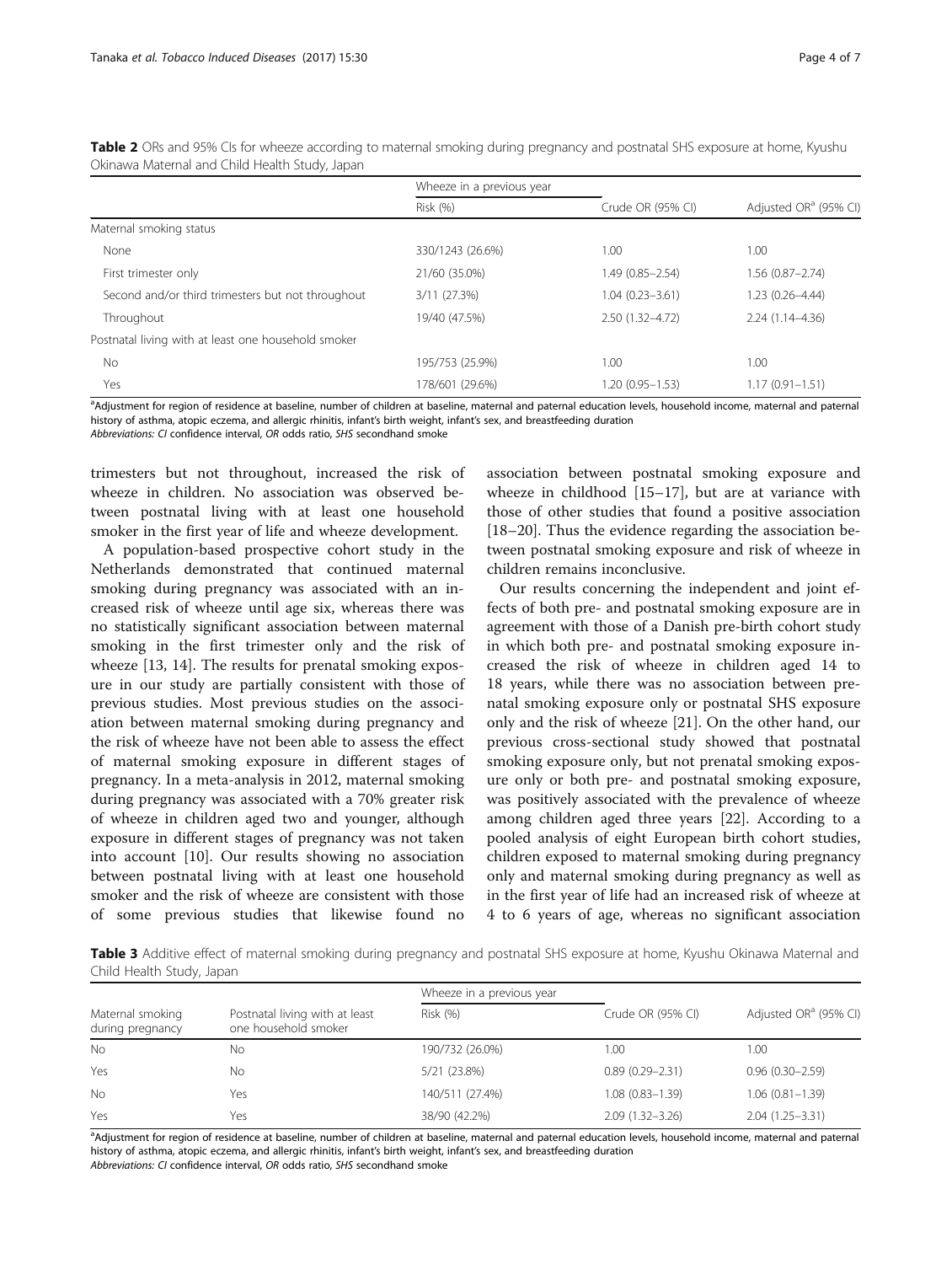<span id="page-4-0"></span>was observed for children exposed to maternal smoking during the first year of life only [[23\]](#page-6-0). In the present study, no association was observed between maternal smoking during pregnancy only and the risk of wheeze in an analysis of the additive effect. This might be ascribed to the small number of children whose mothers smoked during pregnancy and who did not live with at least one household smoker during the first year of life  $(n = 21)$ . Alternatively, the periods of the trimester of pregnancy in which mothers smoked was not taken into account. Thus, the crude classification of maternal smoking during pregnancy might explain our observed lack of an association.

Tobacco smoke contains 4000 chemicals, at least 250 of which are toxic to the human body [[24](#page-6-0)]. The toxic components of tobacco smoke may also reach the fetus by crossing the placenta [[25](#page-6-0)]. The developing lung is highly susceptible to environmental exposure. Because the process of lung development continues from embryogenesis into postnatal life, exposure to tobacco smoke during any of these critical periods might affect the structure and function of the respiratory system, leading to impaired lung function and an increased risk of respiratory disorders, particularly the occurrence of respiratory infections and asthma/allergy symptoms [\[25, 26\]](#page-6-0).

One strength of our study was its prospective design, in which subjects were followed from the fetal period onward, minimizing the effect of recall bias. In addition, a number of potential confounding factors were controlled for in the analysis, although residual confounding or confounding by other potentially important factors still remains a possibility.

This study has some limitations. First, of the 1757 participants at baseline, only 1354 (77.1%) children were evaluated in the present study. Nonparticipation in follow-up surveys or the exclusion of subjects due to incomplete information could have led to biased effect estimates. Compared with children who were excluded from the current study ( $n = 403$ ), study subjects were more likely to live in Fukuoka Prefecture, to live in families with relatively high incomes and to have parents with relatively high educational levels, and their mothers were less likely to have smoked during pregnancy. There were no material differences between included and excluded children regarding distribution of the number of children at baseline or parental history of asthma, atopic eczema and allergic rhinitis. Moreover, selection bias might have occurred at the baseline survey. The participation rate could not be calculated because the exact number of eligible pregnant women who were provided with a set of leaflets explaining the KOMCHS, an application form, and a self-addressed and stamped return envelope by the 423 collaborating obstetric hospitals is not available. Our subjects were probably not a representative sample of the Japanese population. In fact, the educational levels of the parents of the current study population were higher than those of the general population [\[27\]](#page-6-0). Thus our study subjects were more educated and may therefore have had a greater awareness about health than the general population.

Second, this study is subject to the limitations inherent in questionnaire-based studies. As the outcome variable was based on maternal reporting, misclassification of outcome could result from maternal recall errors. Data on smoking exposure were self-reported and were not confirmed by objective measurements. We cannot exclude the possibility of reporting bias due to underreporting by the participants, leading to misclassification of exposure resulting in underestimation of the true associations. Although data on maternal smoking during pregnancy were collected prior to the development of wheeze in children, such data were retrospectively collected by the second questionnaire after delivery. Thus, the possibility of recall bias should be taken into account. In the present study, information on the number of cigarettes smoked by mothers or household members was not available. Therefore, we cannot assess the dose– response relationship between prenatal and postnatal smoking exposure and the risk of wheeze in children.

Third, although the definition of wheeze was based on the ISAAC questions, misclassification may have occurred because the validity of the ISAAC questions is uncertain in infants. No objective measures of atopy or asthma were available in the present study.

Finally, we were not able to take into consideration postnatal exposure to SHS in settings other than the home. Postnatal exposure to SHS may therefore be underestimated.

### Conclusions

The present pregnancy birth cohort study demonstrated that maternal smoking throughout pregnancy increases the risk of childhood wheeze. We also found a positive additive effect of maternal smoking during pregnancy and postnatal living with at least one household smoker on the risk of wheeze in children. In order to clarify the effects of exposure at various stages during pregnancy and the independent and additive effects of prenatal and postnatal smoking exposure on the risk of wheeze, additional evidence is needed.

# Additional file

[Additional file 1: Table S1.](dx.doi.org/10.1186/s12971-017-0138-7) Distribution of selected characteristics in 1354 parent-child pairs according to prenatal smoking exposure status, Kyushu Okinawa Maternal and Child Health Study, Japan. Table S2. Distribution of selected characteristics in 1354 parent-child pairs according to postnatal smoking exposure status, Kyushu Okinawa Maternal and Child Health Study, Japan. (DOCX 20 kb)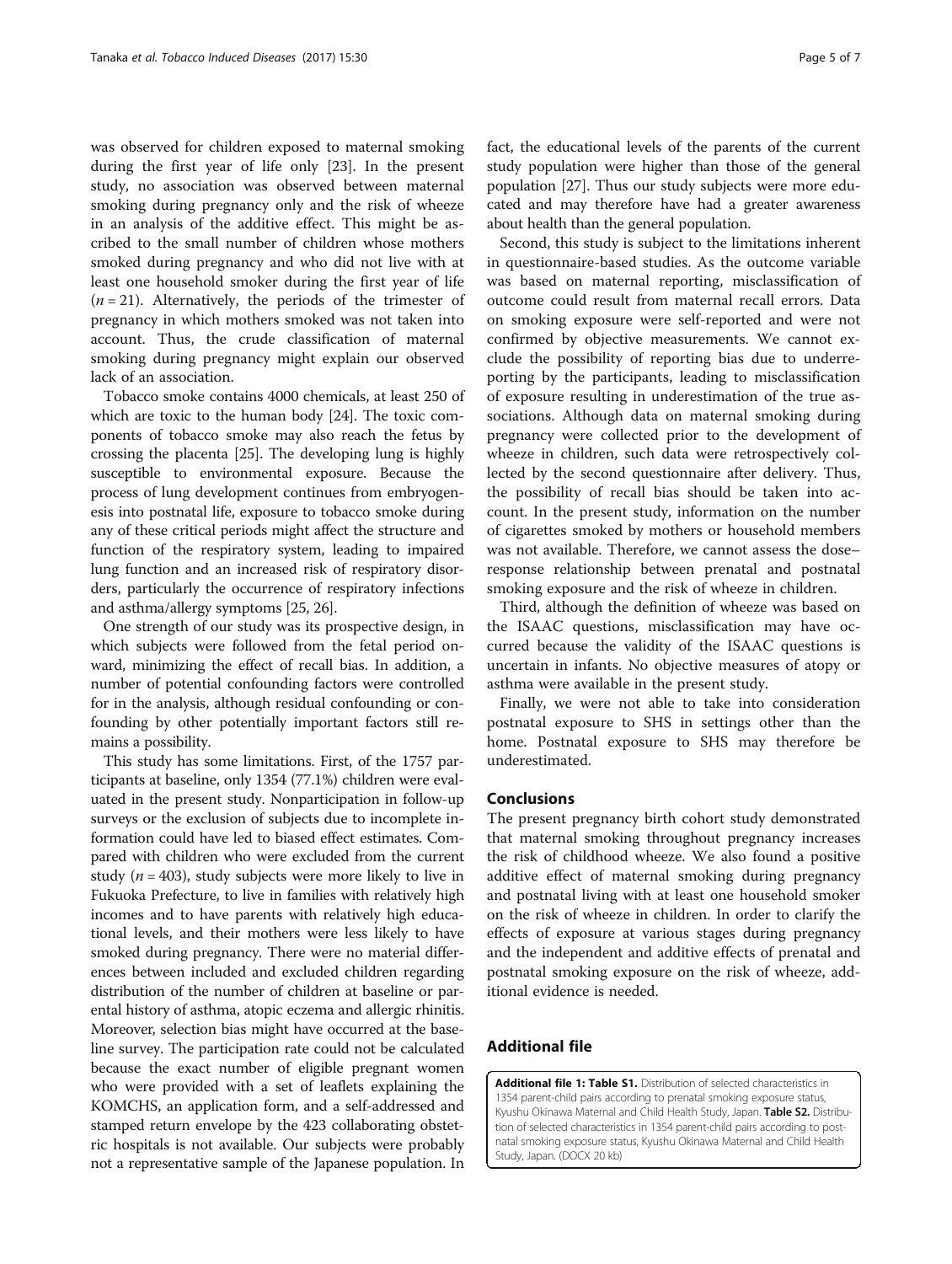#### <span id="page-5-0"></span>Abbreviations

CI: Confidence interval; ISAAC: International study of asthma and allergies in childhood; KOMCHS: Kyushu Okinawa maternal and child health study; OR: Odds ratio; SHS: Secondhand smoke

#### Acknowledgements

The authors would like to acknowledge the Kyushu Branch of the Japan Allergy Foundation, the Fukuoka Association of Obstetricians & Gynecologists, the Okinawa Association of Obstetricians & Gynecologists, the Miyazaki Association of Obstetricians & Gynecologists, the Oita Association of Obstetricians & Gynecologists, the Kumamoto Association of Obstetricians & Gynecologists, the Nagasaki Association of Obstetricians & Gynecologists, the Kagoshima Association of Obstetricians & Gynecologists, the Saga Association of Obstetricians & Gynecologists, the Fukuoka Society of Obstetrics and Gynecology, the Okinawa Society of Obstetrics and Gynecology, the Fukuoka City Government, and the Fukuoka City Medical Association for their valuable support.

#### Funding

The Kyushu Okinawa Maternal and Child Health Study is funded by JSPS KAKENHI Grant Numbers JP19590606, JP20791654, JP21590673, JP22592355, JP22119507, JP24390158, JP25463275, JP25670305, and JP17K12011; Health and Labour Sciences Research Grants for Research on Allergic Disease and Immunology; Health Research on Children, Youth and Families from the Ministry of Health, Labour, and Welfare, Japan; Meiji Co. Ltd.; and the Food Science Institute Foundation. These organizations did not have any influence on the study design; the collection, analysis, or interpretation of data; the writing of the report; or the decision to submit the article for publication.

#### Availability of data and materials

The datasets generated during and/or analysed during the current study are available from the corresponding author on reasonable request.

#### Authors' contributions

KT, YM, and MA contributed to the study concept and design and the acquisition of data. KT was responsible for the analysis and interpretation of data and the drafting of the manuscript. All authors participated in critically revising the manuscript and approved the final version of the manuscript.

#### Ethics approval and consent to participate

The ethics committees of the Faculty of Medicine, Fukuoka University and Ehime University Graduate School of Medicine approved the KOMCHS. Mothers gave their informed consent in writing.

#### Consent for publication

Not applicable.

#### Competing interests

The authors declare that they have no competing interests.

# Publisher's Note

Springer Nature remains neutral with regard to jurisdictional claims in published maps and institutional affiliations.

## Author details

<sup>1</sup>Department of Epidemiology and Preventive Medicine, Ehime University Graduate School of Medicine, Shitsukawa, Toon, Ehime 791-0295, Japan. <sup>2</sup> Epidemiology and Medical Statistics Unit, Translational Research Center, Ehime University Hospital, Ehime, Japan. <sup>3</sup>Health Tourism Research Fields, Graduate School of Tourism Sciences, University of the Ryukyus, Okinawa, Japan.

## Received: 16 February 2017 Accepted: 12 July 2017 Published online: 18 July 2017

#### References

- 1. Oberg M, Jaakkola MS, Woodward A, Peruga A, Prüss-Ustün A. Worldwide burden of disease from exposure to second-hand smoke: a retrospective analysis of data from 192 countries. Lancet. 2011;377:139–46.
- 2. Cheraghi M, Salvi S. Environmental tobacco smoke (ETS) and respiratory health in children. Eur J Pediatr. 2009;168:897–905.
- 3. McEvoy CT, Spindel ER. Pulmonary effects of maternal smoking on the fetus and child: effects on lung development, respiratory morbidities, and life long lung health. Paediatr Respir Rev. 2017;21:27–33.
- 4. Rehan VK, Asotra K, Torday JS. The effects of smoking on the developing lung: insights from a biologic model for lung development, homeostasis, and repair. Lung. 2009;187:281–9.
- Jayes L, Haslam PL, Gratziou CG, Powell P, Britton J, Vardavas C, et al. SmokeHaz: systematic reviews and meta-analyses of the effects of smoking on respiratory health. Chest. 2016;150:164–79.
- 6. Brand PL, Baraldi E, Bisgaard H, Boner AL, Castro-Rodriguez JA, Custovic A, et al. Definition, assessment and treatment of wheezing disorders in preschool children: an evidence-based approach. Eur Respir J. 2008;32:1096–10.
- 7. Hess J, De Jongste JC. Epidemiological aspects of paediatric asthma. Clin Exp Allergy. 2004;34:680–5.
- 8. Henderson J, Granell R, Heron J, Sherriff A, Simpson A, Woodcock A, et al. Associations of wheezing phenotypes in the first 6 years of life with atopy, lung function and airway responsiveness in mid-childhood. Thorax. 2008;63:974–80.
- 9. Hovland V, Riiser A, Mowinckel P, Carlsen KH, Lødrup Carlsen KC. The significance of early recurrent wheeze for asthma outcomes in late childhood. Eur Respir J. 2013;41:838–45.
- 10. Burke H, Leonardi-Bee J, Hashim A, Pine-Abata H, Chen Y, Cook DG, et al. Prenatal and passive smoke exposure and incidence of asthma and wheeze: systematic review and meta-analysis. Pediatrics. 2012;129:735–44.
- 11. Vardavas CI, Hohmann C, Patelarou E, Martinez D, Henderson AJ, Granell R, et al. The independent role of prenatal and postnatal exposure to active and passive smoking on the development of early wheeze in children. Eur Respir J. 2016;48:115–24.
- 12. Miyake Y, Tanaka K, Okubo H, Sasaki S, Arakawa M. Maternal consumption of dairy products, calcium, and vitamin D during pregnancy and infantile allergic disorders. Ann Allergy Asthma Immunol. 2014;113:82–7.
- 13. den Dekker HT, AM S-v d V, de Jongste JC, Reiss IK, Hofman A, Jaddoe VW, Duijts L. Tobacco smoke exposure, airway resistance, and asthma in schoolage children: the generation R study. Chest. 2015;148:607–17.
- 14. Duijts L, Jaddoe VW, van der Valk RJ, Henderson JA, Hofman A, Raat H, et al. Fetal exposure to maternal and paternal smoking and the risks of wheezing in preschool children: the generation R study. Chest. 2012; 141:876–85.
- 15. Fuentes-Leonarte V, Estarlich M, Ballester F, Murcia M, Esplugues A, Aurrekoetxea JJ, et al. Pre- and postnatal exposure to tobacco smoke and respiratory outcomes during the first year. Indoor Air. 2015;25:4–12.
- 16. Xepapadaki P, Manios Y, Liarigkovinos T, Grammatikaki E, Douladiris N, Kortsalioudaki C, et al. Association of passive exposure of pregnant women to environmental tobacco smoke with asthma symptoms in children. Pediatr Allergy Immunol. 2009;20:423–9.
- 17. Raherison C, Pénard-Morand C, Moreau D, Caillaud D, Charpin D, Kopfersmitt C, et al. In utero and childhood exposure to parental tobacco smoke, and allergies in schoolchildren. Respir Med. 2007;101:107–17.
- 18. Ciaccio CE, DiDonna A, Kennedy K, Barnes CS, Portnoy JM, Rosenwasser LJ. Secondhand tobacco smoke exposure in low-income children and its association with asthma. Allergy Asthma Proc. 2014;35:462–6.
- 19. Lee SL, Lam TH, Leung TH, Wong WH, Schooling M, Leung GM, et al. Foetal exposure to maternal passive smoking is associated with childhood asthma, allergic rhinitis, and eczema. ScientificWorldJournal. 2012;2012:542983.
- 20. Lux AL, Henderson AJ, Pocock SJ. Wheeze associated with prenatal tobacco smoke exposure: a prospective, longitudinal study. ALSPAC study team. Arch Dis Child. 2000;83:307–12.
- 21. Magnusson LL, Olesen AB, Wennborg H, Olsen J. Wheezing, asthma, hayfever, and atopic eczema in childhood following exposure to tobacco smoke in fetal life. Clin Exp Allergy. 2005;35:1550–6.
- 22. Tanaka K, Miyake Y. Association between prenatal and postnatal tobacco smoke exposure and allergies in young children. J Asthma. 2011;48:458–63.